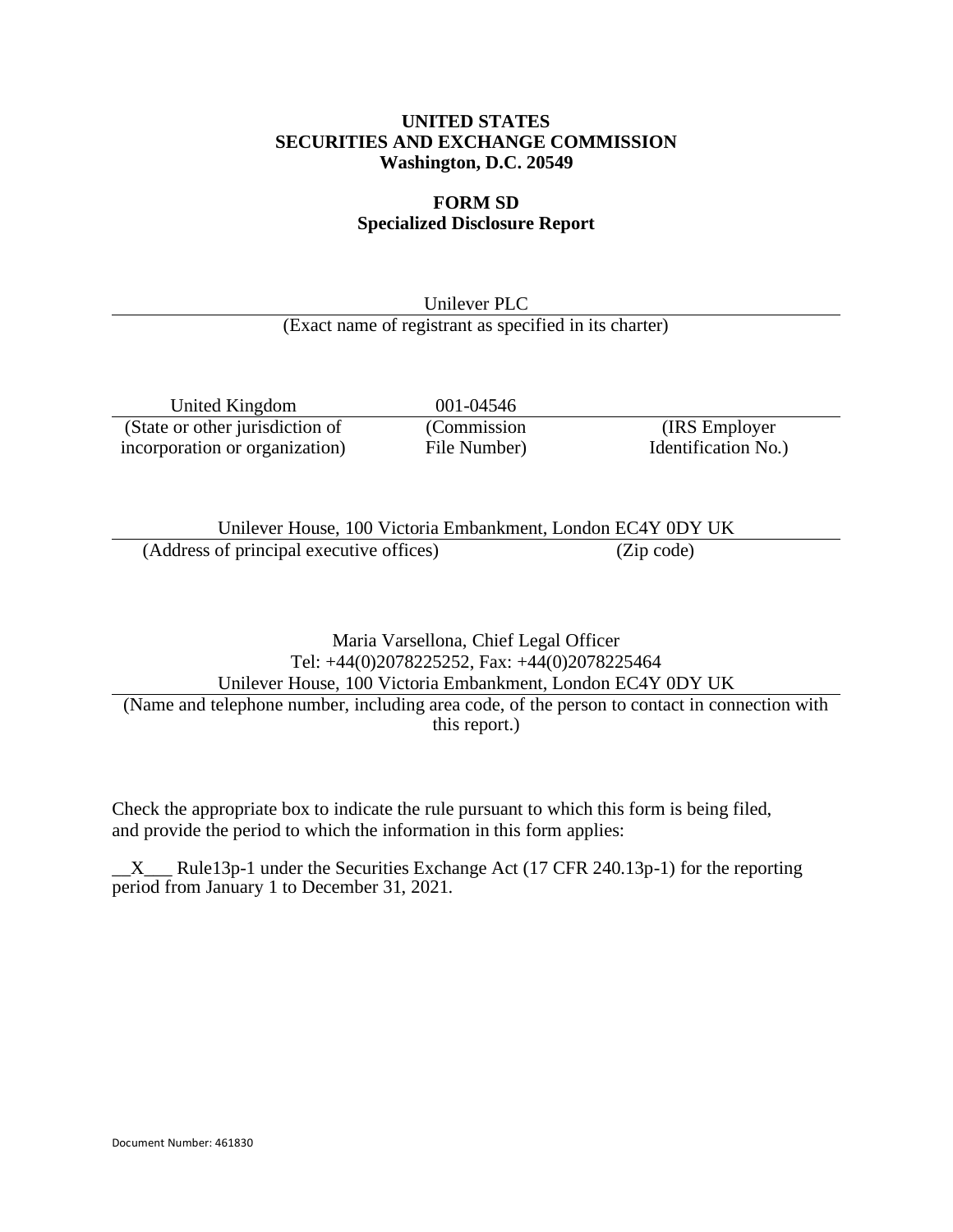## **Section 1 -Conflict Minerals Disclosure**

## **Item 1.01 Conflict Minerals Disclosure and Report**

## *Conflict Minerals Disclosure*

This specialized disclosure report on Form SD is filed pursuant to these rules and available on our website at [https://www.unilever.com/planet-and-society/responsible-business/conflict](https://www.unilever.com/planet-and-society/responsible-business/conflict-minerals/)[minerals/.](https://www.unilever.com/planet-and-society/responsible-business/conflict-minerals/)

#### *The Dodd-Frank Act*

The Dodd-Frank Wall Street Reform and Consumer Protection Act of 2010 and rules promulgated thereunder by the Securities and Exchange Commission impose certain reporting obligations on public companies that manufacture or contract to manufacture products containing columbite-tantalite (coltan), cassiterite, gold, wolframite, or their derivatives, tantalum, tin and tungsten ("Conflict Minerals") that may have originated from the Democratic Republic of the Congo or adjoining countries ("Covered Countries"). Under these rules, if any Conflict Minerals are necessary to the functionality or production of a product manufactured by us or contracted by us to be manufactured, we must conduct in good faith a reasonable country of origin inquiry to determine whether (a) any Conflict Minerals originate in the Covered Countries or (b) are from recycled or scrap sources, as defined by paragraph (d)(6) of Item 1.01 of Form S-D.

## *Description of Reasonable Country of Origin Inquiry*

We manufacture or contract to manufacture a broad range of home care, personal care, refreshment and food products sold throughout the world in over 190 countries. In order to produce these products, we source raw materials from thousands of suppliers on a global basis supplying a manufacturing network in more than 100 countries. Based on the good faith, reasonable country of origin inquiry described below, we determined that we have no reason to believe that any Conflict Minerals in such products may have originated from the Covered **Countries** 

We conducted an in-depth review of our portfolio of products to determine whether Conflict Minerals are present in such products and also whether such Conflict Minerals are necessary to the functionality or production of such products. For purposes of this review, we excluded the packaging and containers for our products in accordance with the guidance provided on May 30, 2013 by the staff of the Securities and Exchange Commission.

As the first step in our review, we examined the specifications for all products contained within our internal specification system, which maintains the specifications of substantially all products that we sell throughout the world. In an effort to address products that may not be included in our internal specifications systems, such as electronic devices and other appliances manufactured by third parties, which represent an insignificant portion of our revenues, we engaged with employees at the appropriate levels in our procurement and third party manufacturing functions to identify additional products that may contain Conflict Minerals. On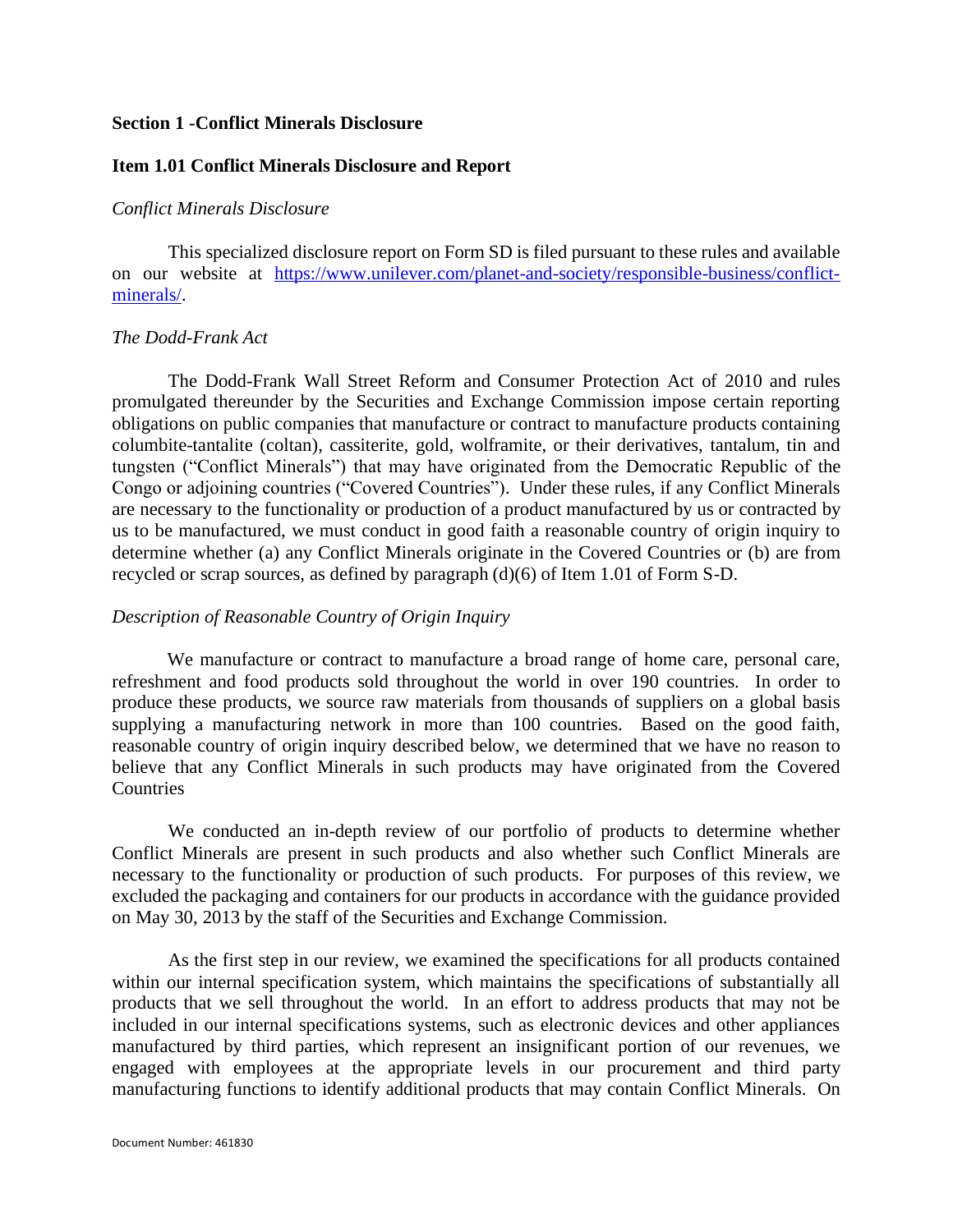an annual basis, we use a risk-based approach to update our review of certain existing products and new products introduced for sale during the relevant calendar year.

As a result of our review of products sold during calendar year 2021, we determined that gold, tungsten and tin are present in certain of our products and necessary to the functionality or production of such products, as described below.

## *Electronic Devices*

Tin, Tungsten and Gold were identified as present in some components in certain electronic devices (i.e., water purifier system, tea making equipment, ice cream machine) sold by us. These devices contain tin (e.g., tin solder), tungsten or gold in some components (e.g., electronic components such as printed circuit boards, solenoid valves or other components). We have previously provided our contract manufacturers and certain upstream suppliers with questionnaires to solicit input about the presence of Conflict Minerals in these components and the ultimate origin of these minerals. They have confirmed that the components contain tin, tungsten or gold and provided information about the origin of these minerals, including the identity of any known smelter. There is no indication from the responses received that the tin, tungsten or gold may have originated in the Covered Countries, unless from a smelter independently certified as conflict free.

## *Responsible Sourcing Policy*

Unilever has adopted a Responsible Sourcing Policy that covers, among other things, the use of Conflict Minerals originating from the Covered Countries. The policy is available on our website at [https://www.unilever.com/planet-and-society/respect-human-rights/human-rights-in](https://www.unilever.com/planet-and-society/respect-human-rights/human-rights-in-our-value-chain/)[our-value-chain/](https://www.unilever.com/planet-and-society/respect-human-rights/human-rights-in-our-value-chain/).

We aim to not use conflict minerals from the Democratic Republic of the Congo and adjoining countries that have been mined in support of armed conflict in any products. Our suppliers may continue to source minerals from this region so long as they are sourced from mines or smelters that are verified as conflict-free. We are committed to conducting ongoing due diligence and setting clear expectations from our suppliers.